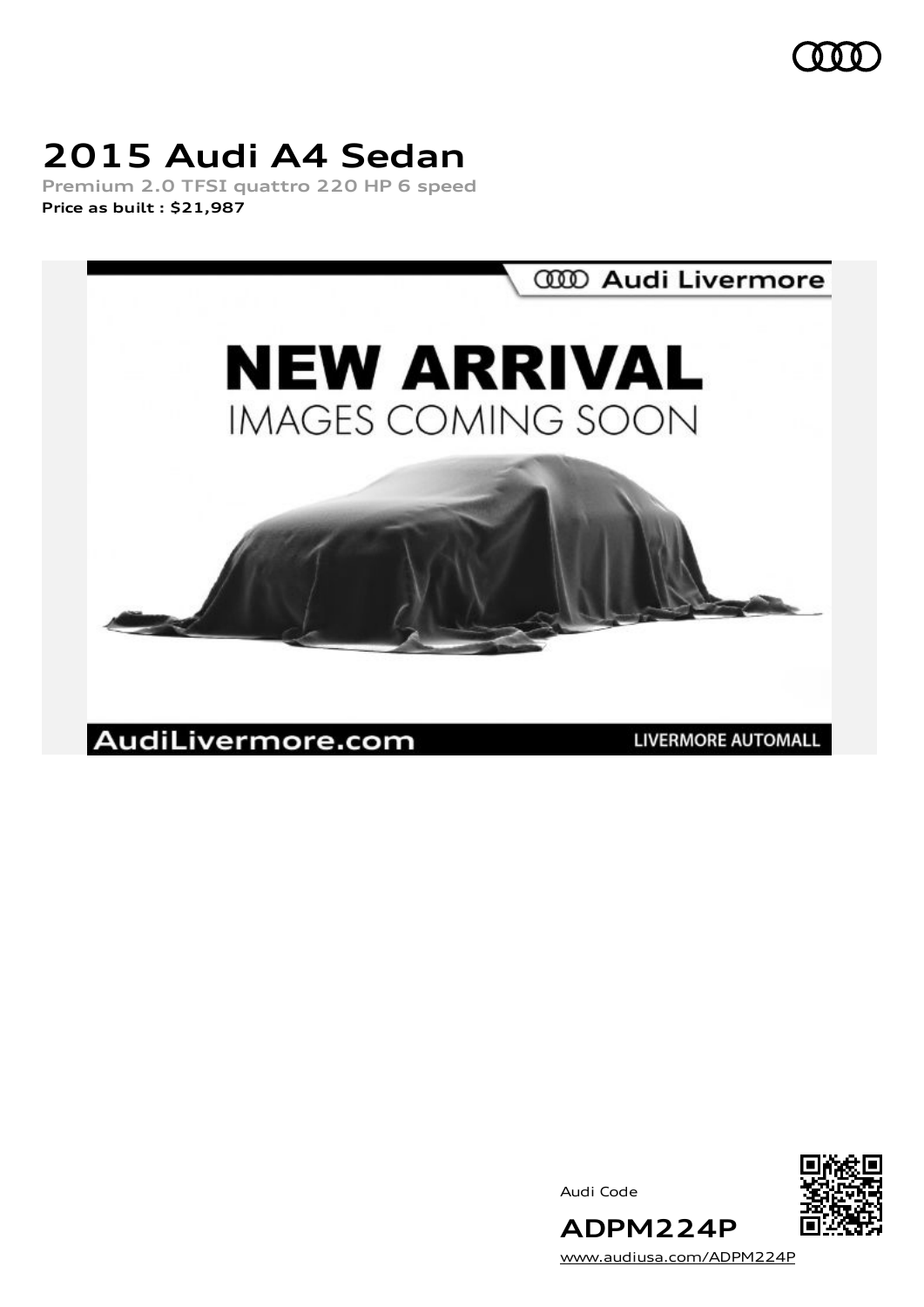### **Summary**

**Audi 2015 Audi A4 Sedan** Premium 2.0 TFSI quattro 220 HP 6 speed

**Price as buil[t](#page-9-0)** \$21,987

#### **Exterior colour**

Glacier White metallic

**Interior colour**

#### **Technical Specifications**

| Engine type                  | Four-cylinder                                 |
|------------------------------|-----------------------------------------------|
| stroke                       | Displacement/Bore and 1,984/82.5 x 92.8 cc/mm |
| Torque                       | 258 @ 1,500 - 4,300 lb-ft@rpm                 |
| Top track speed              | 130 mph mph                                   |
| Acceleration (0 - 60<br>mph) | 6.4 seconds seconds                           |
| Recommended fuel             | Premium                                       |

**Further Information**

| Type of vehicle | Used car     |
|-----------------|--------------|
| Mileage         | 43,900 miles |
|                 |              |
|                 | No           |
| Warranty        |              |

**NEW ARRIVAL IMAGES COMING SOON** 

#### **Audi Code** ADPM224P

**Your configuration on www.audiusa.com** [www.audiusa.com/ADPM224P](https://www.audiusa.com/ADPM224P)

**Commission number** 7cd1111b0a0e09a80ee3

AudiLivermore.com





LIVERMORE AUTOMALL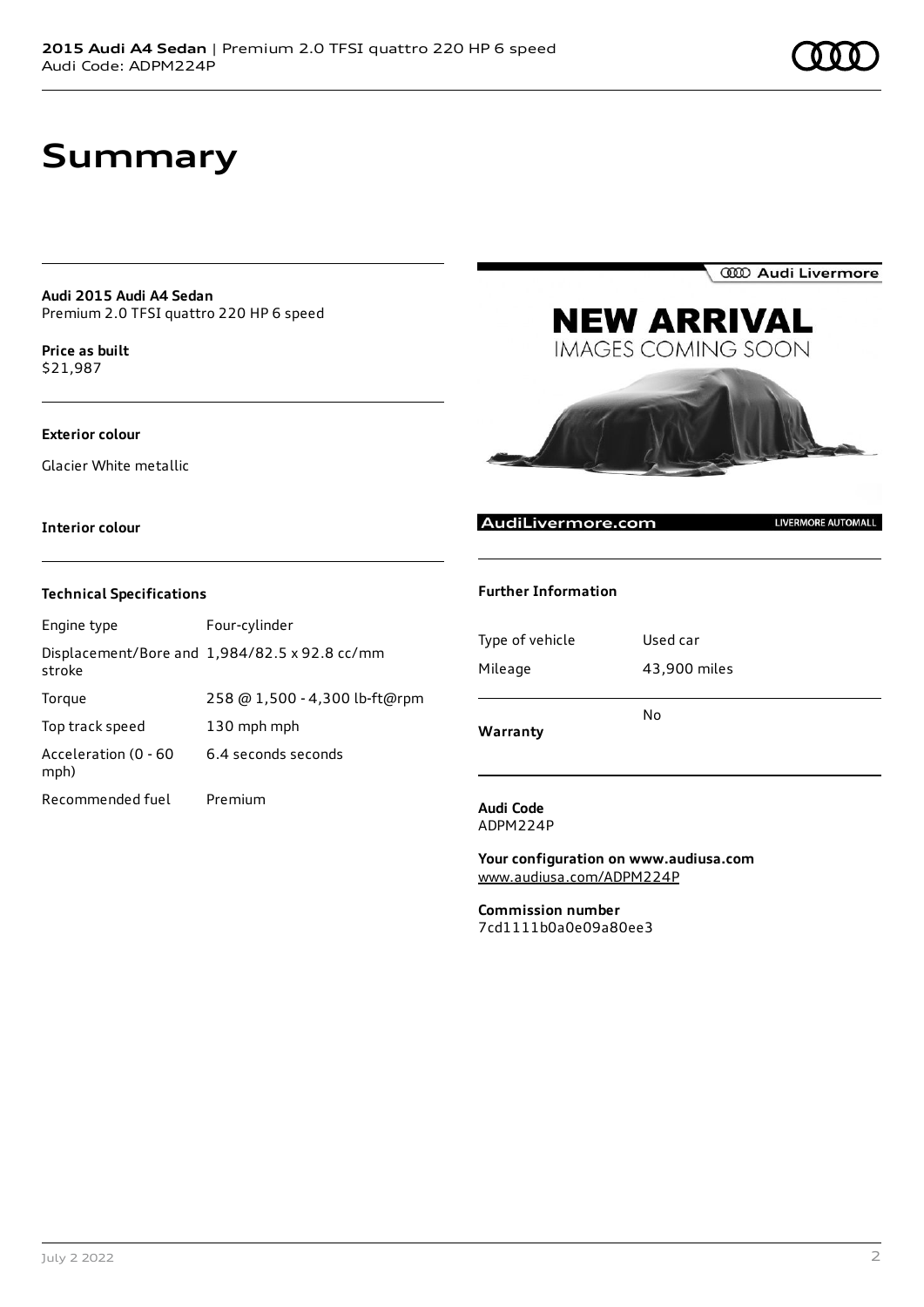# **Equipment**

Glacier White metallic

Heated front seats

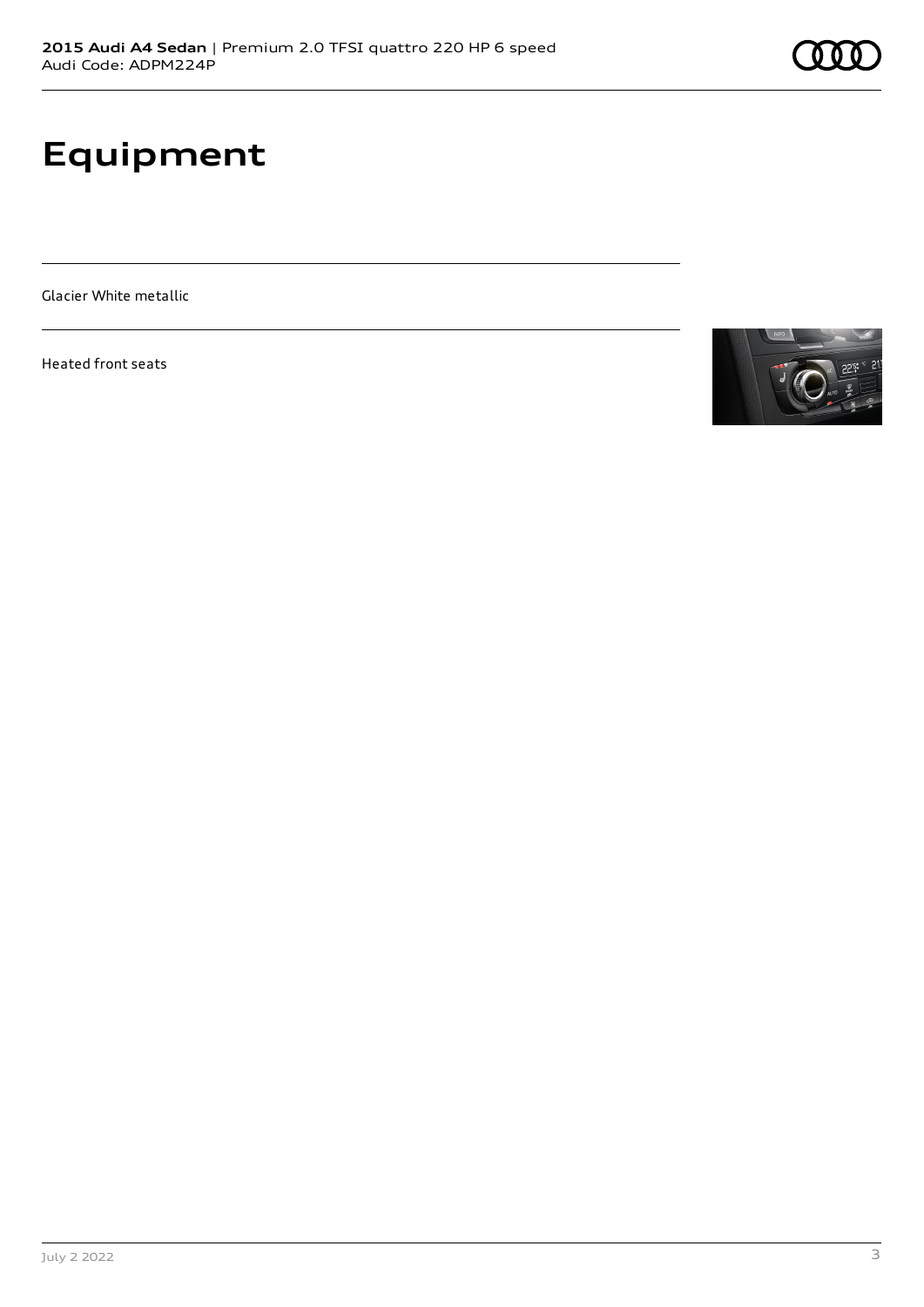### **Standard features**

#### **Safety and Security**

| 1 AT | Electronic stabilisation control (ESC)                                            |
|------|-----------------------------------------------------------------------------------|
| UH1  | Electromechanical parking brake                                                   |
| 8T1  | Cruise control with coast, resume and<br>accelerate features                      |
| VC2  | Garage door opener (HomeLink®)                                                    |
| QZ7  | Electromechanical power steering                                                  |
| 7K6  | Tire-pressure monitoring system                                                   |
| 4X3  | Side airbags at front and head airbag system                                      |
| 8N6  | Light / rain sensor                                                               |
| 412  | Power central locking system with safety<br>unlock feature if airbags deploy      |
| 3B7  | ISOFIX child seat mounting and Top Tether<br>anchorage point for outer rear seats |
|      |                                                                                   |

#### **Exterior**

| 0PO              | Dual exhaust outlets                                            |
|------------------|-----------------------------------------------------------------|
| 6XD              | Power-adjustable heated exterior side<br>mirrors                |
| 1S1              | Car jack                                                        |
| 1 B A            | Dynamic suspension                                              |
| 8EH              | Xenon plus headlights                                           |
| 8Q3              | Automatic headlight leveling                                    |
| HM1              | All-weather tires 245/45 R 17 95H (NAR)                         |
| 8SL              | LED taillights                                                  |
| 4KC              | Side and rear windows in heat-insulating<br>glass               |
| 0 <sub>NB</sub>  | S line® fender badges                                           |
| 47B              | Aluminum trim around exterior windows                           |
| C <sub>4</sub> V | 17" 10-spoke-star design wheels with<br>245/45 all-season tires |

| <b>Interior</b> |                                                                               |
|-----------------|-------------------------------------------------------------------------------|
| QE1             | Storage nets in backs of front seats                                          |
| 3FF             | Electric slide/tilt sunroof with sun<br>screen/sunblind                       |
| <b>7M8</b>      | Aluminum door sill inlays with S line®<br>emblem                              |
| 6N)             | Light cloth headliner                                                         |
| 9AQ             | Four-zone automatic climate control                                           |
| 4L2             | Interior rear-view mirror with manual dipping<br>function                     |
| 001             | Illumination for interior door handles, air<br>vent controls, front footwells |
| 6E3             | Front center armrest                                                          |
| 7F9             | Leather gearshift knob                                                        |
| 5XF             | Dual front sun visors with lighted vanity<br>mirrors                          |
| 3NZ             | Split folding 60/40 rear seat backs                                           |
| 7HA             | Cloth interior on doors                                                       |
| N1F             | Leather seating surfaces                                                      |
| 5MU             | Aluminum Trigon inlay                                                         |
|                 |                                                                               |

| <b>Infotainment and Driver Assistance</b> |                                                                            |  |
|-------------------------------------------|----------------------------------------------------------------------------|--|
| UF7                                       | Audi music interface                                                       |  |
| 9VD                                       | Audi sound system                                                          |  |
| 907                                       | Driver information system                                                  |  |
| 8UQ                                       | Audi concert radio                                                         |  |
| 97X                                       | Bluetooth <sup>®</sup> wireless technology preparation<br>for mobile phone |  |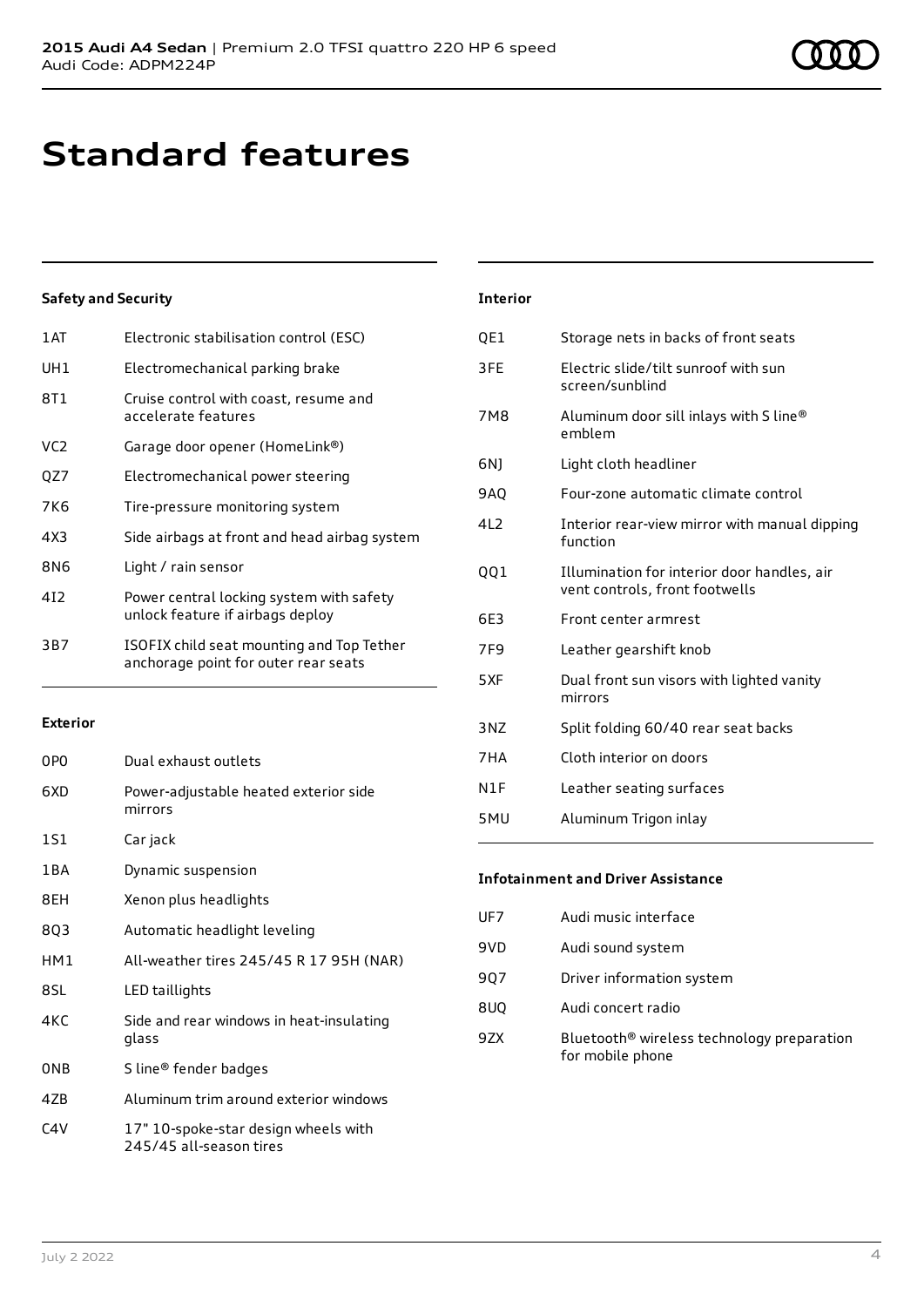# **Dealer remarks**

Glacier White Metallic 2015 Audi A4 2.0T Premium quattro quattro 6-Speed Manual 2.0L 4-Cylinder TFSI DOHC quattro, Black w/Leather Seating Surfaces, 3-Step Heated Front Seats.

Recent Arrival! Odometer is 10562 miles below market average! 22/32 City/Highway MPG

Reviews:

\* If youâ $\epsilon$ <sup>m</sup> re seeking a car that regularly qualifies as one of the best luxury car buys year after year, Audiâ $\epsilon$ <sup>m</sup>s A4 and S4 performance sedans for 2015 won't disappoint. Excellent performance without a harsh ride complement the A4's stunning interior, whisper-quite cabin, and user-friendly electronic interfaces. Source: KBB.com

\* High-quality cabin; comfortable ride quality; less expensive than some rivals. Source: Edmunds

\* Audi continues its streak of sleek curves, single frame grilles and athletic style with the 2015 A4, and continues to be offered in three trim levels. Its interior is leather down to the wrapped, multi-functioning steering wheel. The center console, dashboard and door feature aluminum inlays. Sunroof, driver and passenger sun visors with vanity lighted mirrors and power windows with pinch protection are all standard features. LED headlights with daytime running lights are also enjoyed at every level.. For the tech enthusiasts, the option is available to turn your steering wheel into a Wi-Fi hotspot that highlights Audi Connect and Google Earth for navigation, news and weather. For adrenaline junkies, the A4 offers a revised 2.0-liter TFSI engine that presents agility and efficiency, direct injection and turbo charging while also providing fuel economy. Diesel fans are in luck, a diesel engine is optional for 2015. When used as a more compact family sedan, the Audi A4 offers an array of safety features including lower anchors and tethers for children's car seats, safety belt reminders for front passengers and a thorough range of airbags that will unlock the car when deployed (driver and front passenger dual-stage with detection system, front thorax side, and head curtains). The A4 also has four-wheel antilock brake system with electric brake-pressure distribution and brake assist. Source: The Manufacturer Summary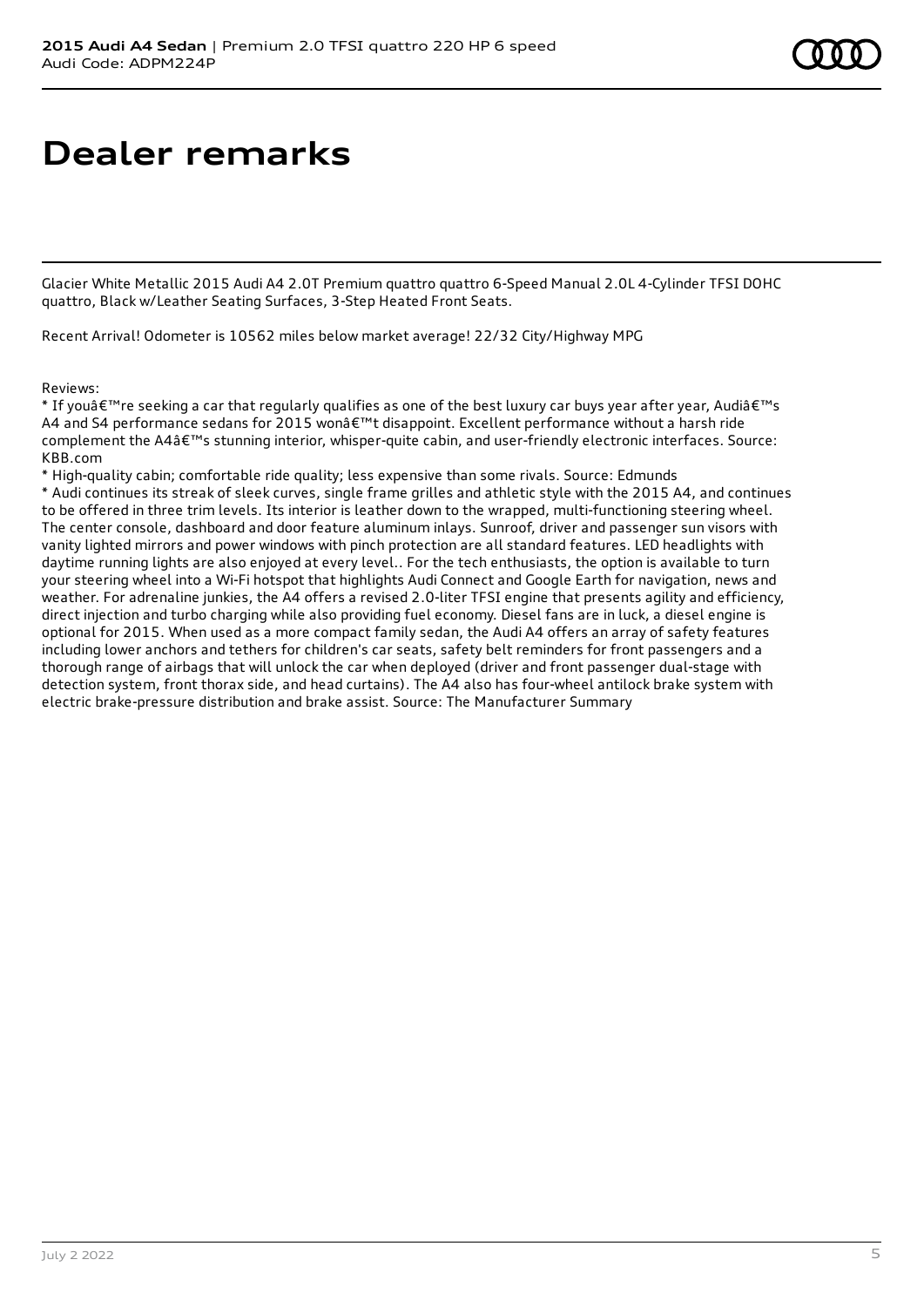### **Technical Specifications**

### **(1/2)**

### **Engineering | Performance**

| Engine type                                 | Four-cylinder                                 |
|---------------------------------------------|-----------------------------------------------|
| Acceleration (0 - 60<br>mph)                | 6.4 seconds seconds                           |
| Engine block                                | Cast-iron                                     |
| Induction/fuel injection Turbocharged/TFSI® |                                               |
| Cylinder head                               | Aluminum-alloy                                |
| Max. output ps/hp                           | 220 @ 4,450 - 6,000 @ rpm                     |
| stroke                                      | Displacement/Bore and 1,984/82.5 x 92.8 cc/mm |
| Top track speed                             | 130 mph mph                                   |
| Torque                                      | 258 @ 1,500 - 4,300 lb-ft@rpm                 |
| Valvetrain                                  | 16-valve DOHC with valvelift<br>system        |

#### **Driveline**

| Gear ratios: 6th         | 0.625                                                                      |
|--------------------------|----------------------------------------------------------------------------|
| Gear ratios: Final Drive | 3.649                                                                      |
| Gear ratios: 4th         | 0.970                                                                      |
| Transmission             | Six-speed manual transmission with<br>quattro <sup>®</sup> all-wheel drive |
| Gear ratios: 5th         | 0.757                                                                      |
| Gear ratios: 2nd         | 2.050                                                                      |
| Gear ratios: 3rd         | 1.321                                                                      |
| Gear ratios: Reverse     | 3.333                                                                      |
| Gear ratios: 1st         | 3.778                                                                      |

#### **Steering**

| Steering type                              | Electromechanical power steering<br>system |
|--------------------------------------------|--------------------------------------------|
| Turning diameter, curb- 37.7 ft<br>to-curb |                                            |
| Steering ratio                             | 15.9:1                                     |

#### **Suspension**

| Front axle | Five-link front suspension       |
|------------|----------------------------------|
| Rear axle  | Trapezoidal-link rear suspension |

#### **Brake system**

| Front brakes | 12.6 (ventilated disc) in |
|--------------|---------------------------|
| Rear brakes  | 11.8 (solid disc) in      |

Alternator 14 Volts - 150 amp Battery 12 Volts - 80 amp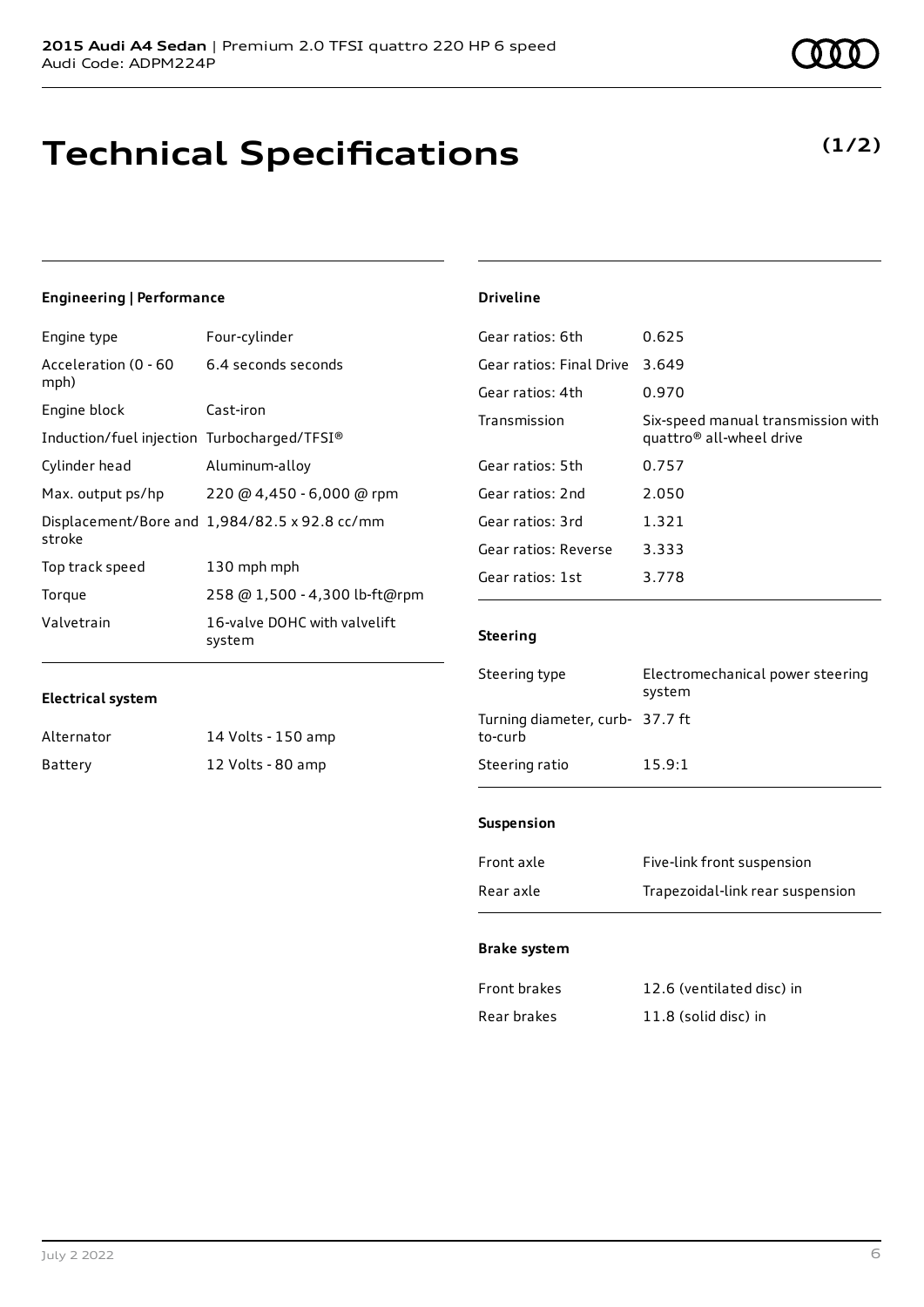# **Technical Specifications**

**Body**

### **Warranty | Maintenance**

| Warranty    | 4-year/50,000-mile new vehicle<br>limited warranty                                       |
|-------------|------------------------------------------------------------------------------------------|
| Maintenance | 12-month/5,000-mile (whichever<br>occurs first) NO CHARGE first<br>scheduled maintenance |

Material Fully galvanized steel unibody with aluminum hood

Corrosion protection Multistep anti-corrosion protection

### **Interior measurements**

| Seating capacity                          | 5                      |
|-------------------------------------------|------------------------|
| Shoulder room, rear                       | 54.3 in                |
| Head room with front<br>sunroof           | 38.0 in                |
| Leg room, rear                            | $35.2$ in              |
| Shoulder room, front                      | 55.5 in                |
| Head room with rear<br>sunroof            | 37.5 in                |
| Leg room, front                           | 41.3 in                |
| Cargo volume, rear<br>seatbacks up/folded | 12.4/34.0 cu ft, cu ft |

#### **Exterior Measurements**

| Height                           | 56.2 in   |
|----------------------------------|-----------|
| Overall width without<br>mirrors | 71.9 in   |
| Length                           | 185.1 in  |
| Wheelbase                        | 110.6 in  |
| Drag coefficient                 | $0.31$ Cw |
| Overall width with<br>mirrors    | 80.3 in   |
| Track rear                       | $61.1$ in |
| <b>Track front</b>               | 61.6 in   |
| Curb weight                      | 3.693 lb  |

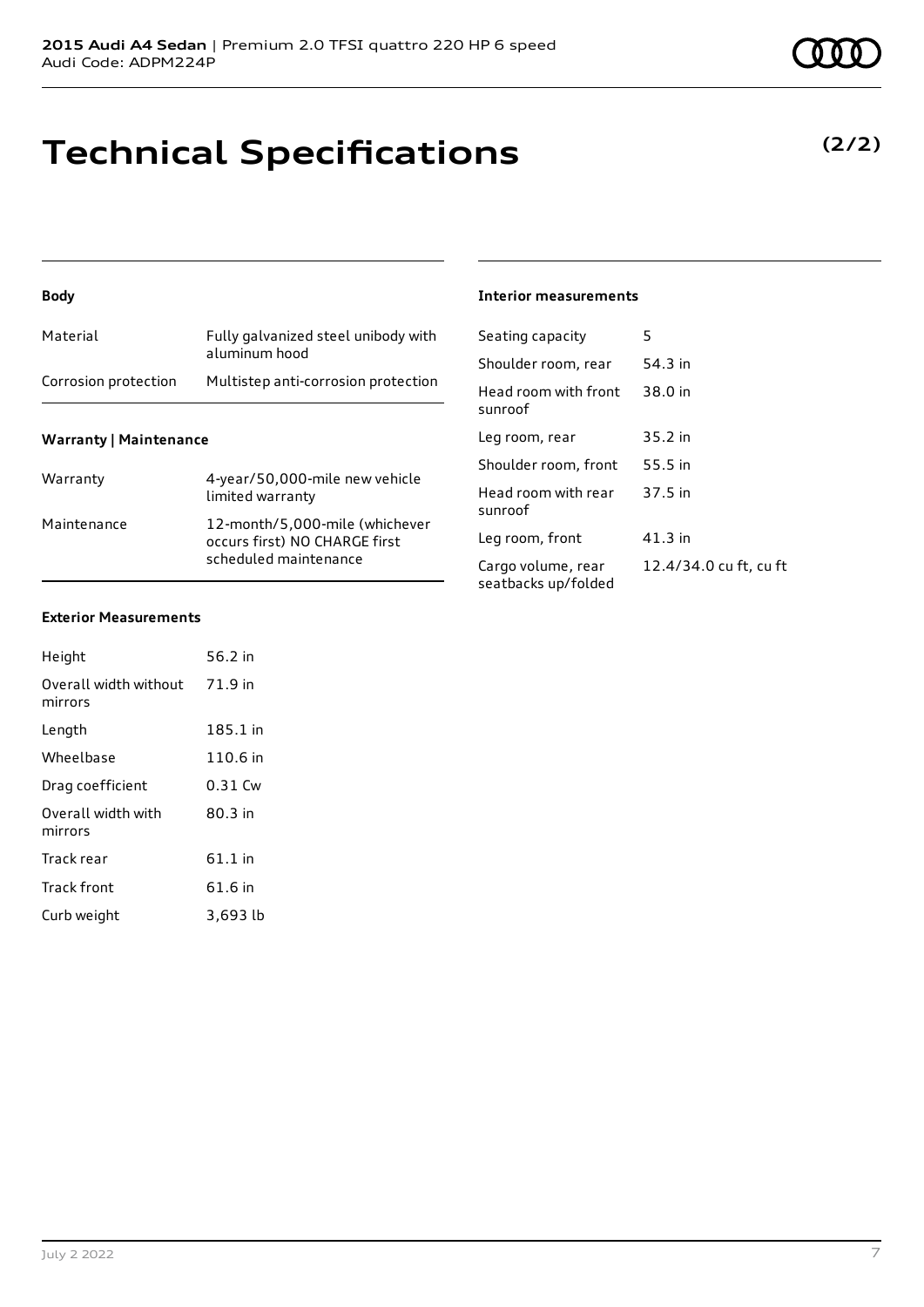### **Consumption- and emission**

**Consumption by NEDC**

combined 26 mpg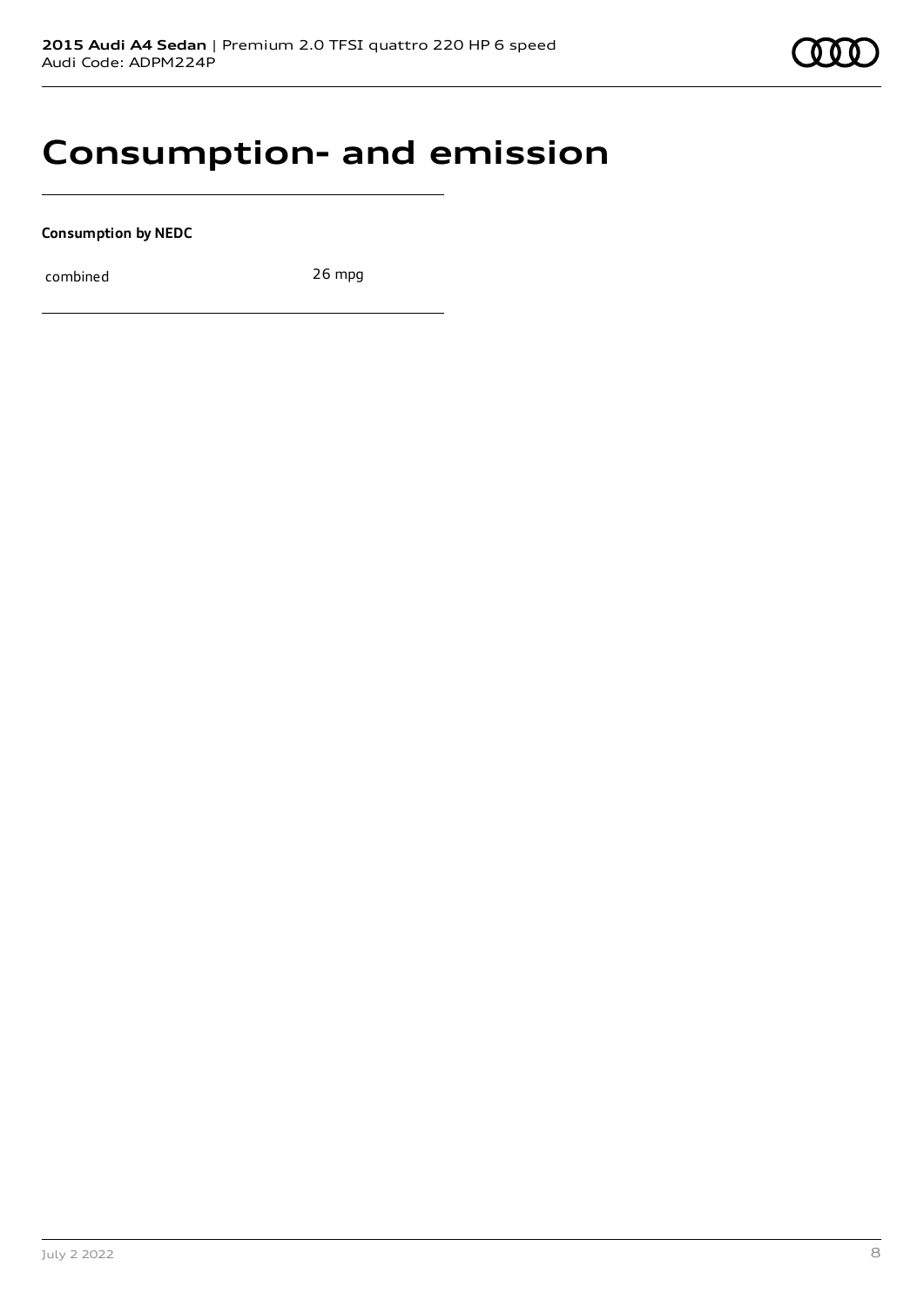

### **Contact**

Dealer **Audi Livermore**

3400 Las Positas Rd 94551 Livermore CA

Phone: 9254471100 FAX: 9252451752

www: [https://www.audilivermore.com](https://www.audilivermore.com/)